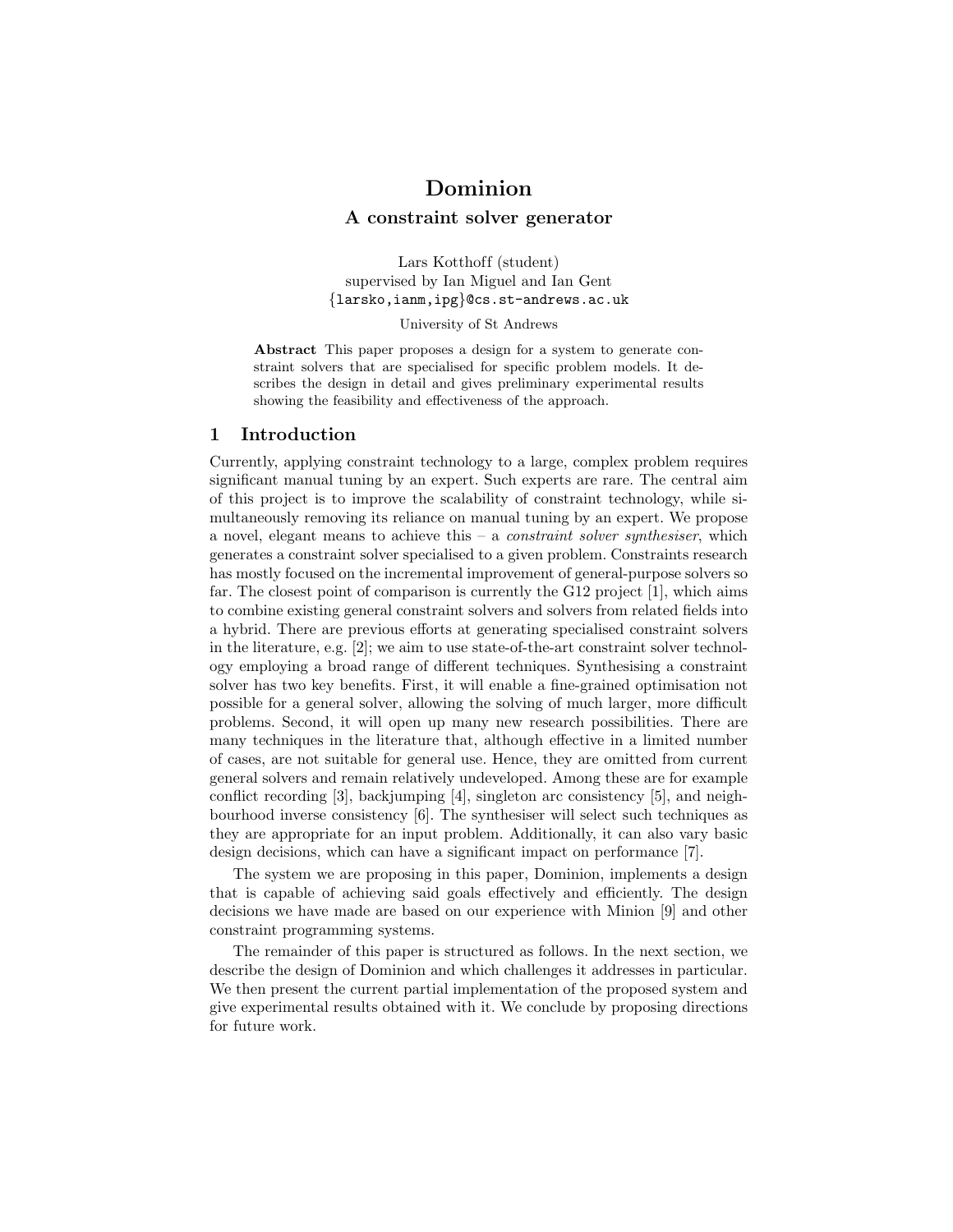

Figure 1. Components and flow of information in Dominion. The part above the dashed line is the actual Dominion system. The dotted arrow from the problem model to the specialised solver designates that either the model is encoded entirely in the solver such that no further information is required to solve the problem, or the solver requires further input such as problem parameters.

# 2 Design of a synthesiser for specialised constraint solvers

The design of Dominion distinguishes two main parts. The analyser analyses the problem model and produces a solver specification that describes what components the specialised solver needs to have and which algorithms and data structures to use. The generator takes the solver specification and generates a solver that conforms to it. The flow of information is illustrated in Figure 1.

Both the analyser and the generator optimise the solver. While the analyser performs the high-level optimisations that depend on the structure of the problem model, the generator performs low-level optimisations which depend on the implementation of the solver. Those two parts are independent and linked by the solver specification, which is completely agnostic of the format of the problem model and the implementation of the specialised solver. There can be different front ends for both the analyser and the generator to handle problems specified in a variety of formats and specialise solvers in a number of different ways, e.g. based on existing building blocks or synthesised from scratch.

### 2.1 The analyser

The analyser operates on the model of a constraint problem class or instance. It determines the constraints, variables, and associated domains required to solve the problem and reasons about the algorithms and data structures the specialised solver should use. It makes high-level design decisions, such as whether to use trailing or copying for backtracking memory. It also decides what propagation algorithms to use for specific constraints and what level of consistency to enforce.

The output of the analyser is a solver specification that describes all the design decisions made. It does not necessarily fix all design decisions – it may use default values – if the analyser is unable to specialise a particular part of the solver for a particular problem model.

In general terms, the requirements for the solver specification are that it (a) describes a solver which is able to find solutions to the analysed problem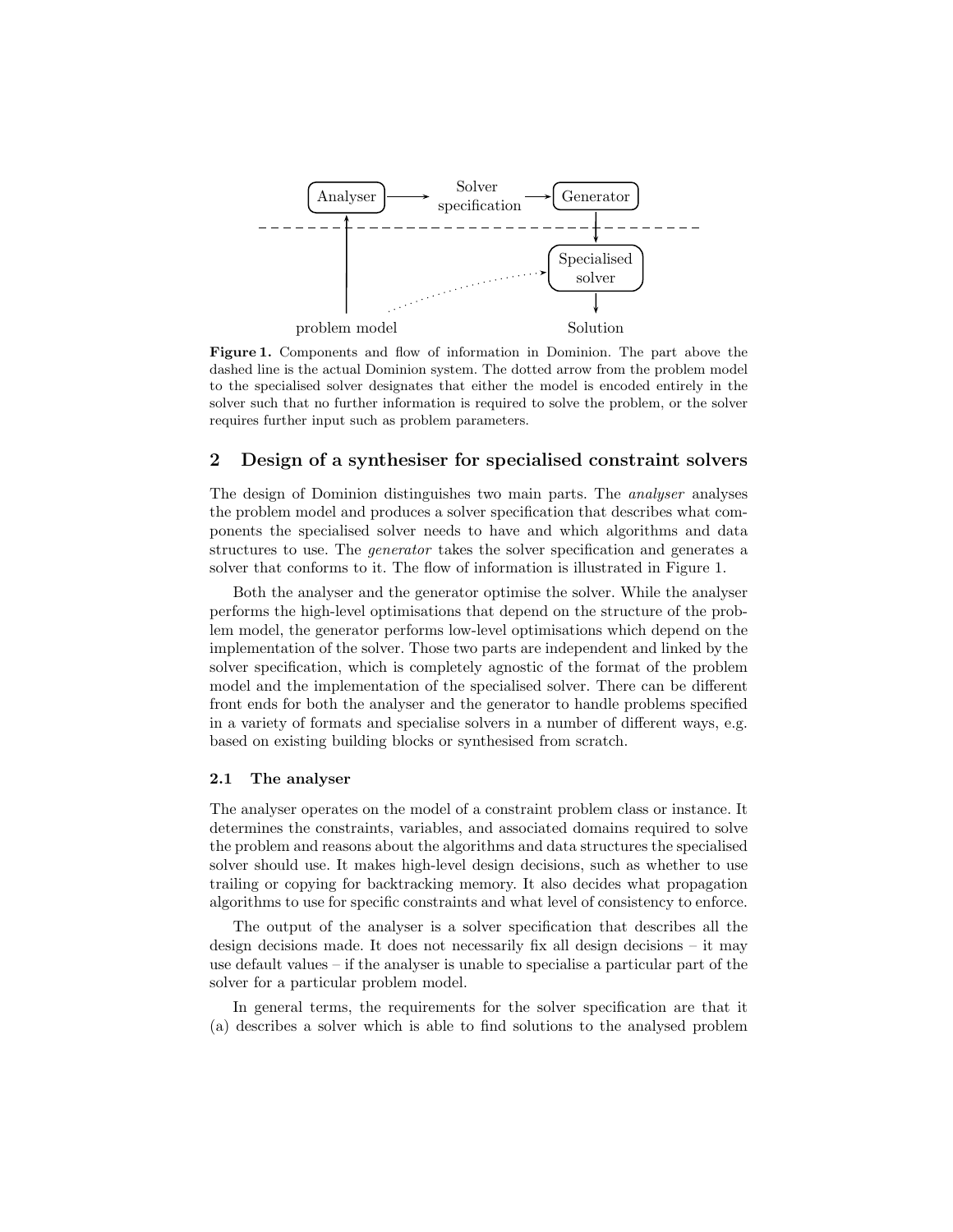model and (b) describes optimisations which will make this solver perform better than a general solver.

The notion of better performance includes run time as well as other resources such as memory. It is furthermore possible to optimise with respect to a particular resource; for example a solver which uses less memory at the expense of run time for embedded systems with little memory can be specified.

The solver specification may include a representation of the original problem model such that a specialised solver which encodes the problem can be produced – the generated solver does not require any input when run or only values for the parameters of a problem class. It may furthermore modify the original model in a limited way; for example split variables which were defined as one type into several new types. It does not, however, optimise it like for example Tailor [8].

The analyser may read a partial solver specification along with the model of the problem to be analysed to still allow fine-tuning by human experts while not requiring it. This also allows for running the analyser incrementally, refining the solver specification based on analysis and decisions made in earlier steps.

The analyser creates a constraint optimisation model of the problem of specialising a constraint solver. The decision variables are the design decisions to be made and the values in their domains are the options which are available for their implementation. The constraints encode which parts are required to solve the problem and how they interact. For example, the constraints could require the presence of an integer variable type and an equals constraint which is able to handle integer variables. A solution to this constraint problem is a solver specification that describes a solver which is able to solve the problem described in the original model. The weight attached to each solution describes the performance of the specialised solver and could be based on static measures of performance as well as dynamic ones; e.g. predefined numbers describing the performance of a specific algorithm and experimental results from probing a specific implementation.

This metamodel enables the use of constraint programming techniques for generating the specialised solver and ensures that a solver specification can be created efficiently even for large metamodels.

The result of running the analyser phase of the system is a solver specification which specifies a solver tailored to the analysed problem model.

#### 2.2 The generator

The generator reads the solver specification produced by the analyser and constructs a specialised constraint solver accordingly. It may modify an existing solver, or synthesise one from scratch. The generated solver has to conform to the solver specification, but beyond that, no restrictions are imposed. In particular, the generator does not guarantee that the generated specialised solver will have better performance than a general solver, or indeed be able to solve constraint problems at all – this is encoded in the solver specification.

In addition to the high-level design decisions fixed in the solver specification, the generator can perform low-level optimisations which are specific to the im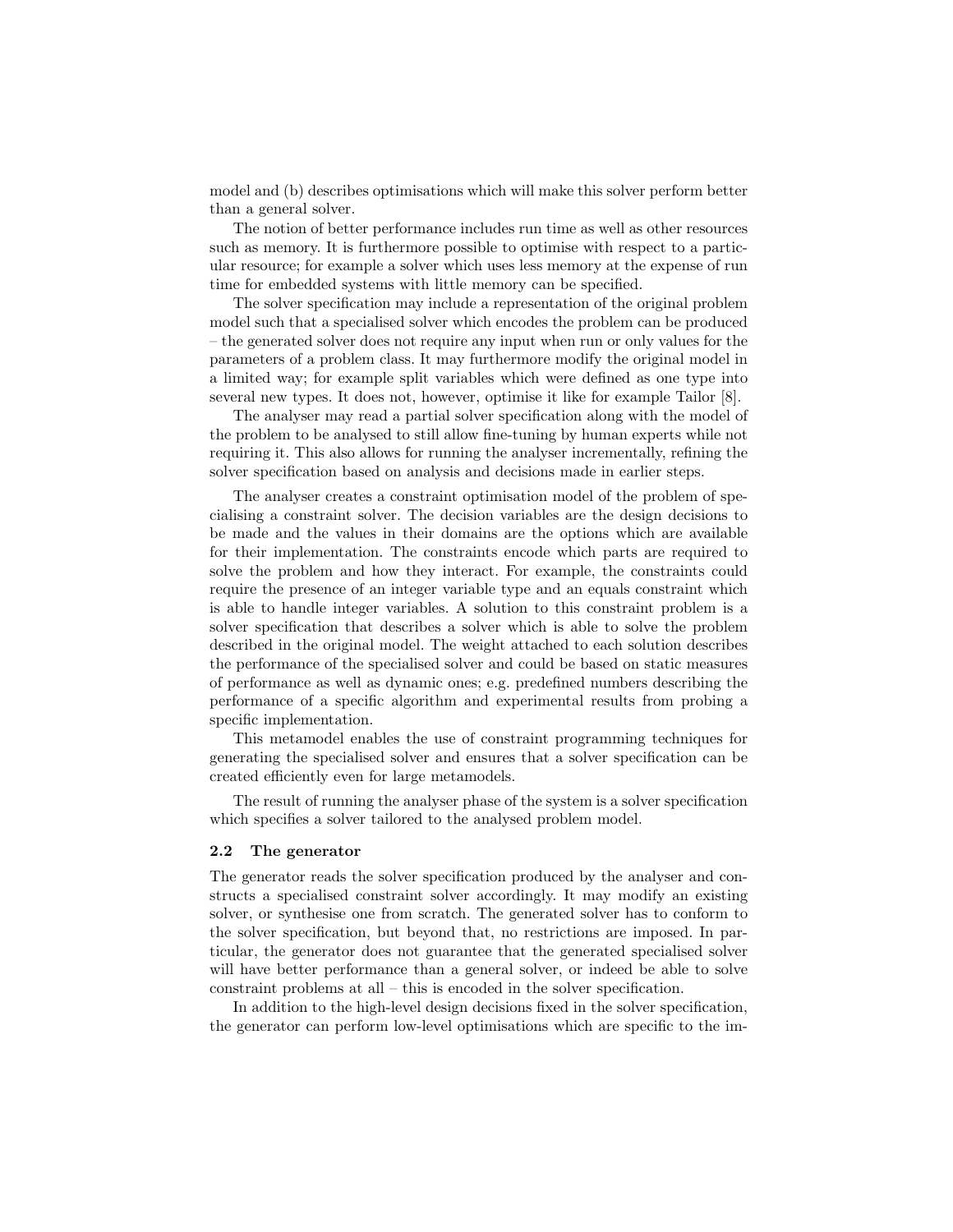plementation of the specialised solver. It could for example decide to represent domains with a data type of smaller range than the default one to save space.

The scope of the generator is not limited to generating the source code which implements the specialised solver, but also includes the system to build it.

The result of running the generator phase of the system is a specialised solver which conforms to the solver specification.

### 3 Preliminary implementation and experimental results

We have started implementing the design proposed above in a system which operates on top of Minion [9]. The analyser reads Minion input files and writes a solver specification which describes the constraints and the variable types which are required to solve the problem. It does not currently create a metamodel of the problem. The generator modifies Minion to support only those constraints and variable types. It furthermore does some additional low-level optimisations by removing infrastructure code which is not required for the specialised solver. The current implementation of Dominion sits between the existing Tailor and Minion projects – it takes Minion problem files, which may have been generated by Tailor, as input, and generates a specialised Minion solver.

The generated solver is specialised for models of problem instances from the problem class the analysed instance belongs to. The models have to be the same with respect to the constraints and variable types used.

Experimental results for models from four different problem classes are shown in Figure 2. The graph only compares the CPU time Minion and the specialised solver took to solve the problem; it does not take into account the overhead of running Dominion – analysing the problem model, generating the solver, and compiling it, which was in the order of a few minutes for all of the benchmarks.

The problem classes Balanced Incomplete Block Design, Golomb Ruler, n-Queens, and Social Golfers were chosen because they use a range of different constraints and variable types. Hence the optimisations Dominion can perform are different for each of these problem classes. This is reflected in the experimental results by different performance improvements for different classes.

Figure 2 illustrates two key points. The first point is that even a quite basic implementation of Dominion which does only a few optimisations can yield significant performance improvements over standard Minion. The second point is that the performance improvement does not only depend on the problem class, but also on the instance, even if no additional optimisations beyond the class level were performed. For both the Balanced Incomplete Block Design and the Social Golfers problem classes the largest instances yield significantly higher improvements than smaller ones.

At this stage of the implementation, our aim is to show that a specialised solver can perform better than a general one. We believe that Figure 2 conclusively shows that. As the problem models become larger and take longer to solve, the improvement in terms of absolute run time difference becomes larger as well. Hence the more or less constant overhead of running Dominion is amortised for larger and more difficult problem models, which are our main focus. Generating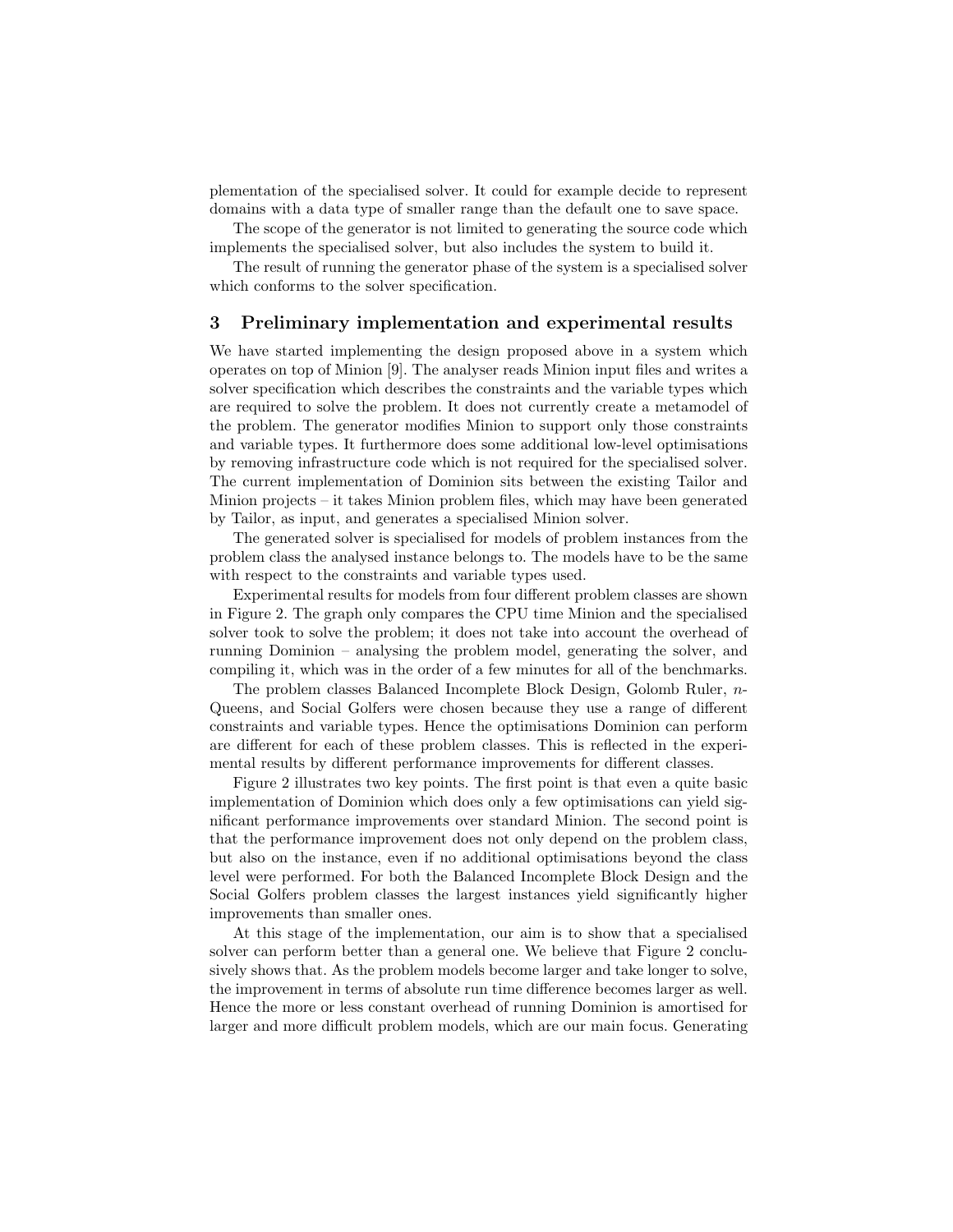

CPU time [seconds]

Figure 2. Preliminary experimental results for models of instances of four problem classes. The  $x$  axis shows the time standard Minion took to solve the respective instance. The labels of the data points show the parameters of the problem instance, which are given in parentheses in the legend. The times were obtained using a development version of Minion which corresponds to release 0.8.1 and Dominion-generated specialised solvers based on the same version of Minion. Symbols below the solid line designate problem instances where the Dominion-generated solver was faster than Minion. The points above the line are not statistically significant; they are random noise. The dashed line designates the median for all problem instances.

a specialised solver for problem classes and instances is always going to entail a certain overhead, making the approach infeasible for small and quick-to-solve problems.

### 4 Conclusion and future work

We have described the design of Dominion, a solver generator, and demonstrated its feasibility by providing a preliminary implementation. We have furthermore demonstrated the feasibility and effectiveness of the general approach of generating specialised constraint solvers for problem models by running experiments